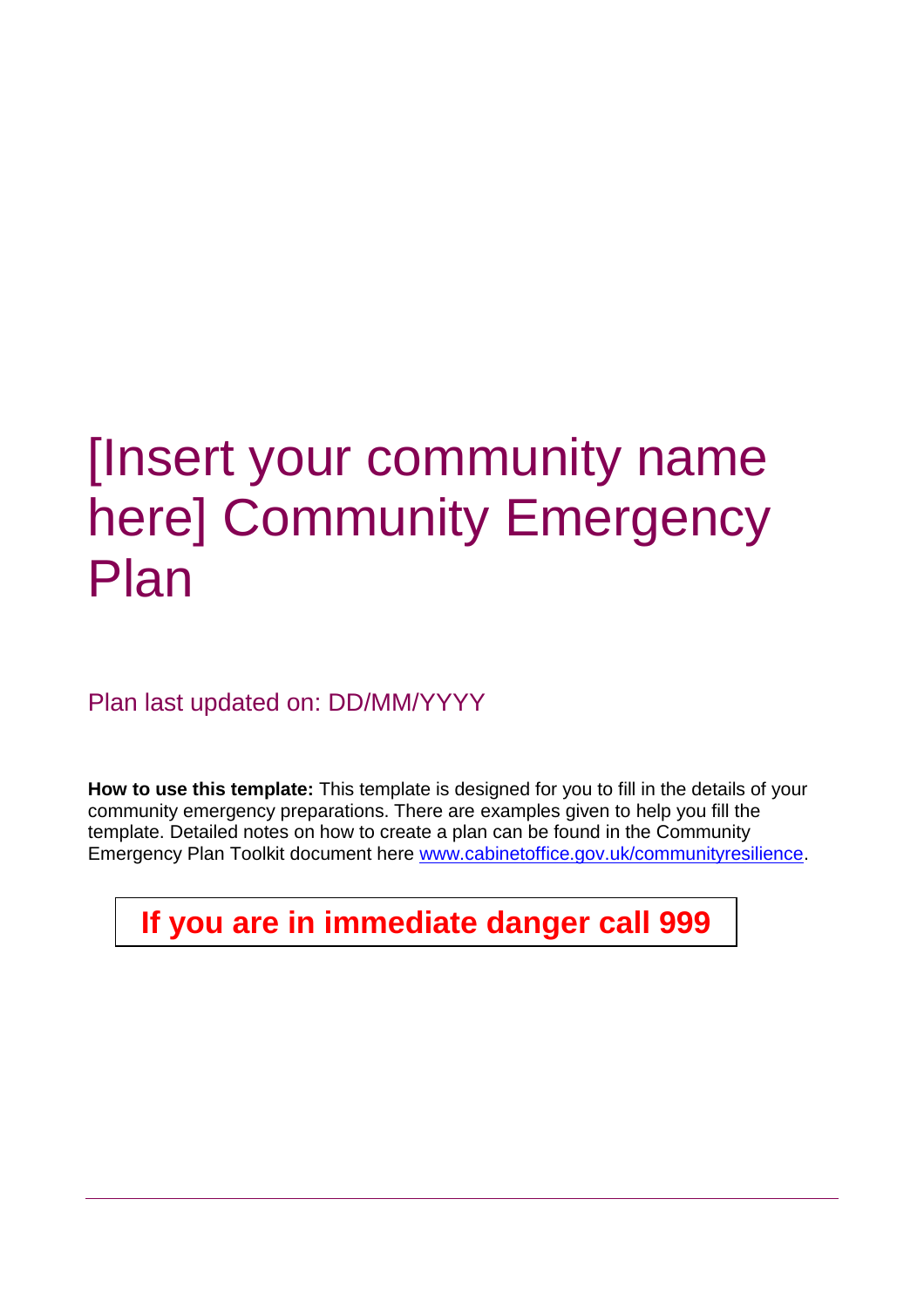## Plan distribution list

| <b>Name</b> | <b>Role</b>                                                    | <b>Phone</b><br>number/email<br>address | <b>Issued on</b> |
|-------------|----------------------------------------------------------------|-----------------------------------------|------------------|
| Ms Epo      | <b>Local Authority</b><br>Emergency<br><b>Planning Officer</b> | 020 1234 5678                           | 01/01/2011       |
| Miss Flood  | Local Flood<br><b>Warden</b>                                   | floods@anytown.uk                       |                  |
|             |                                                                |                                         |                  |
|             |                                                                |                                         |                  |

## Plan amendment list

| Date of<br>amendment | Date for next<br>revision | <b>Details of changes</b><br>made                              | <b>Changed by</b>                     |
|----------------------|---------------------------|----------------------------------------------------------------|---------------------------------------|
| DD/MM/YY             | DD/MM/YY                  | Annex X added                                                  | Community<br>Emergency<br>Coordinator |
| DD/MM/YY             | DD/MM/YY                  | <b>New Community</b><br><b>Emergency Team</b><br>members added | Community<br>Emergency<br>Coordinator |
| DD/MM/YY             | DD/MM/YY                  | <b>Updated volunteer</b><br>details                            | Community<br>Emergency<br>Coordinator |
|                      |                           |                                                                |                                       |
|                      |                           |                                                                |                                       |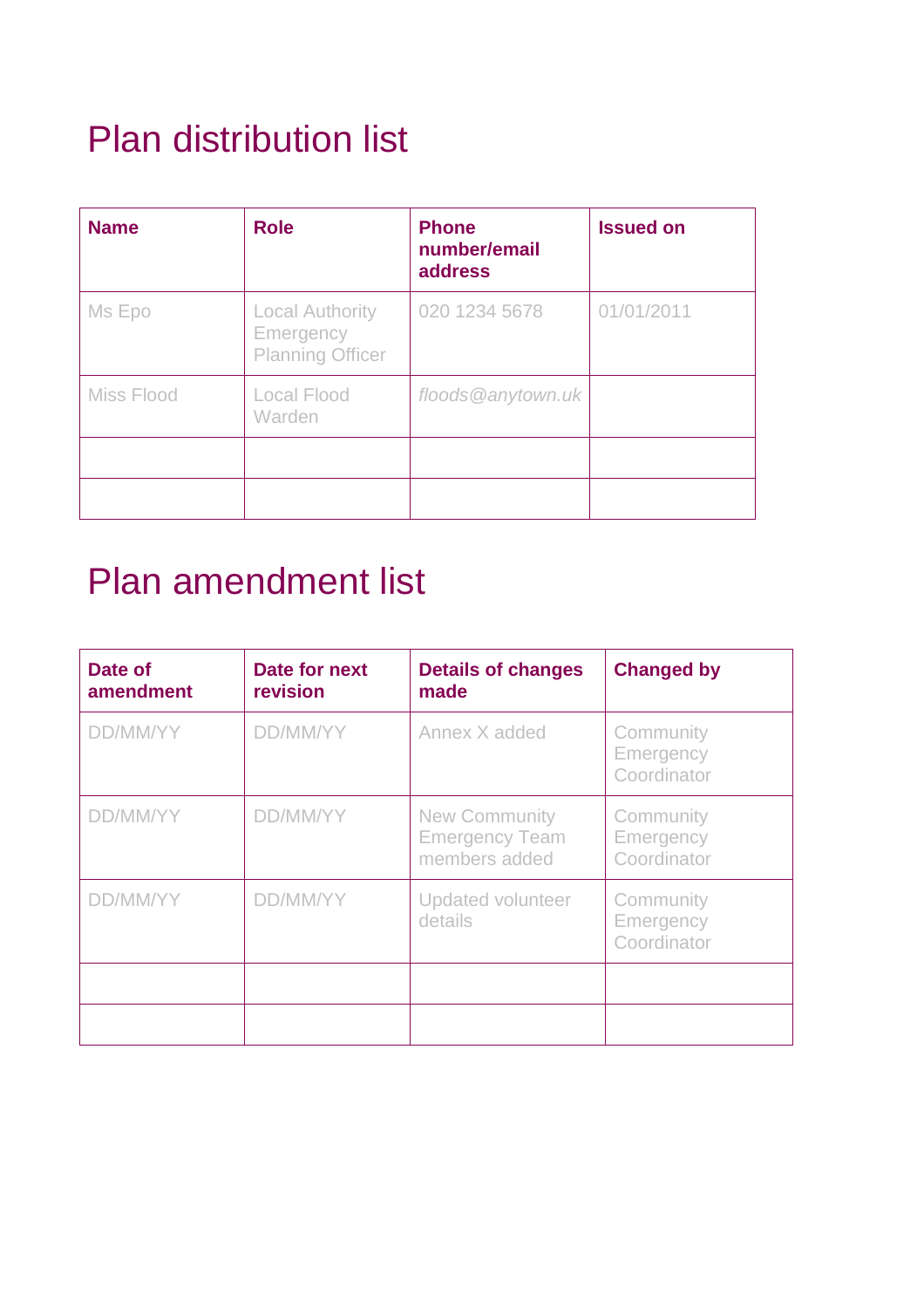## **Contents**

| Key locations identified with emergency services for use as places of safety |
|------------------------------------------------------------------------------|
|                                                                              |
|                                                                              |
|                                                                              |
|                                                                              |
|                                                                              |
|                                                                              |
| Actions agreed with emergency responders in the event of an evacuation 12    |
|                                                                              |
|                                                                              |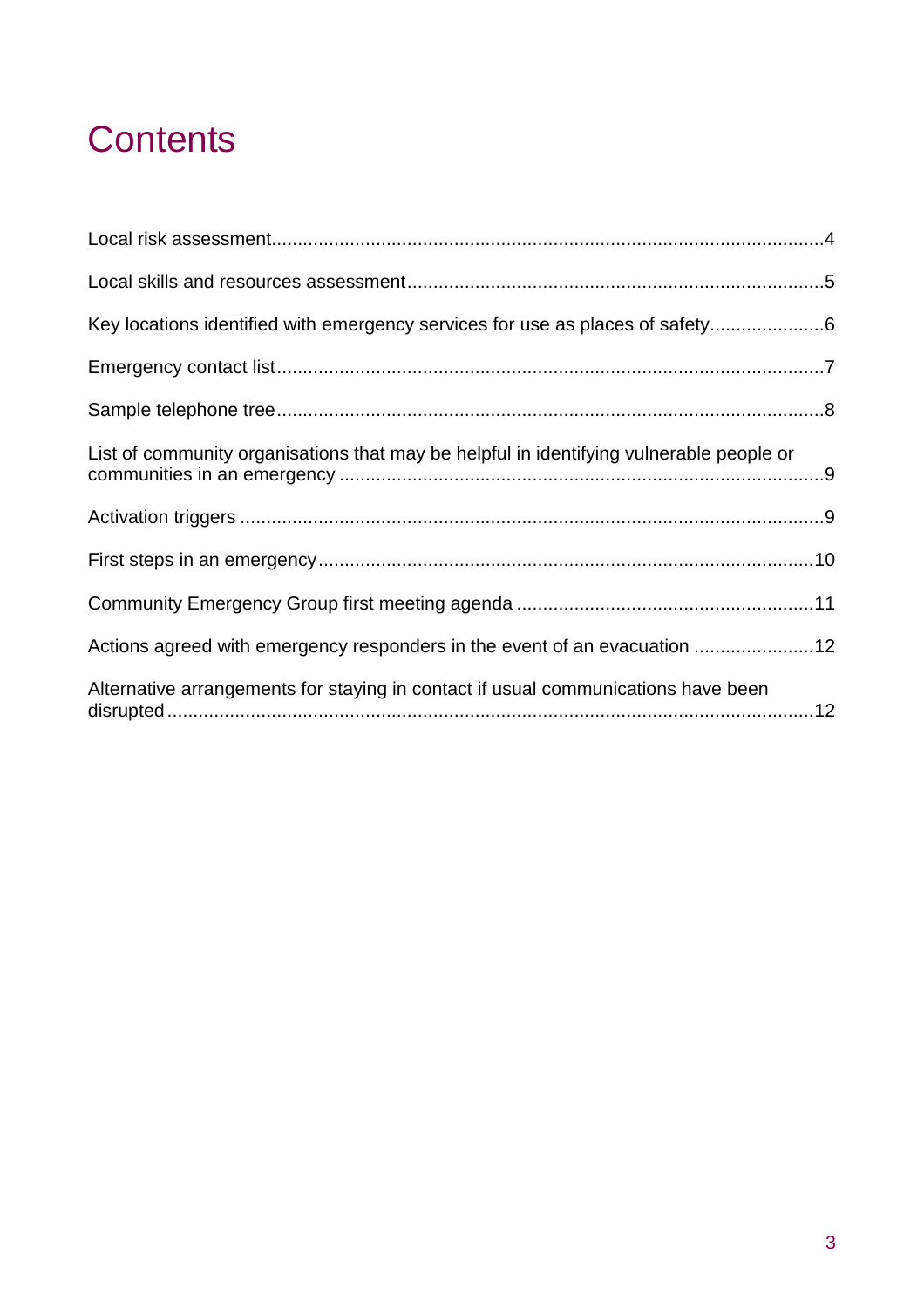## <span id="page-3-0"></span>Local risk assessment

| <b>Risks</b>                                   | <b>Impact on community</b>                                                                                            | <b>What can the Community</b><br><b>Emergency Group do to</b><br>prepare?                                                                                                                                                                                                                                                                    |
|------------------------------------------------|-----------------------------------------------------------------------------------------------------------------------|----------------------------------------------------------------------------------------------------------------------------------------------------------------------------------------------------------------------------------------------------------------------------------------------------------------------------------------------|
| Example:<br>River through village can<br>flood | Flooding of local<br>$\bullet$<br>streets<br><b>Blocked access to</b><br>$\bullet$<br>town hall<br>Damage to property | Encourage residents to<br>$\bullet$<br>improve home flood<br>defences<br>Work with local<br>$\bullet$<br>emergency responders to<br>see if they can help with<br>distribution of flood<br>warnings and any<br>evacuation and rest<br>centre establishment<br>required<br>Find out what flood<br>defences exist or are<br>planned in the area |
|                                                |                                                                                                                       |                                                                                                                                                                                                                                                                                                                                              |
|                                                |                                                                                                                       |                                                                                                                                                                                                                                                                                                                                              |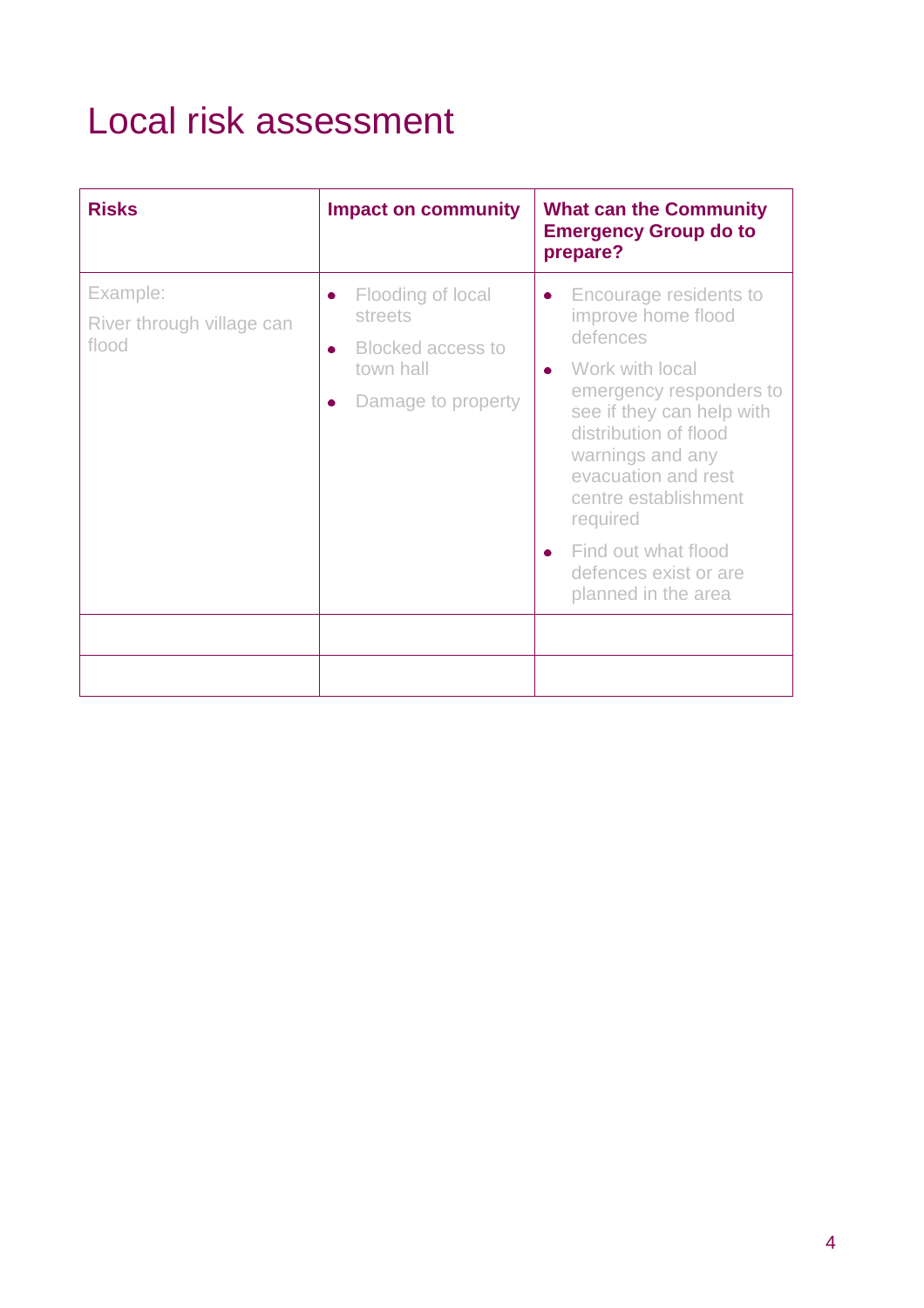## <span id="page-4-0"></span>Local skills and resources assessment

| <b>Skill/Resource</b>            | Who?                 | <b>Contact details</b> | <b>Location</b>                                    | <b>When might</b><br>be<br>unavailable?         |
|----------------------------------|----------------------|------------------------|----------------------------------------------------|-------------------------------------------------|
| <b>Trained first</b><br>aider    | <b>Sandy Fortman</b> | 01700 5668xx           | 17 Brookvale<br><b>Street</b>                      | Can usually<br>leave work<br>within one<br>hour |
| 4x4 owner/driver                 | <b>Bob Southwold</b> | 01700 5648xx           | Garages to rear<br>of High Street                  | Tuesday<br>mornings<br>(already<br>volunteers)  |
| Chainsaw owner<br>(tree surgeon) | Simon Chalmers       | 01700 5605xx           | Simon's<br>Landscaping $-4$<br><b>Terrace Yard</b> | Will need to<br>travel from site                |
| Water/food<br>supplies           | <b>Village Shop</b>  | 01700 5608xx           | 2 High Street                                      | Shop closed<br>on Weds but<br>can call owner    |
|                                  |                      |                        |                                                    |                                                 |
|                                  |                      |                        |                                                    |                                                 |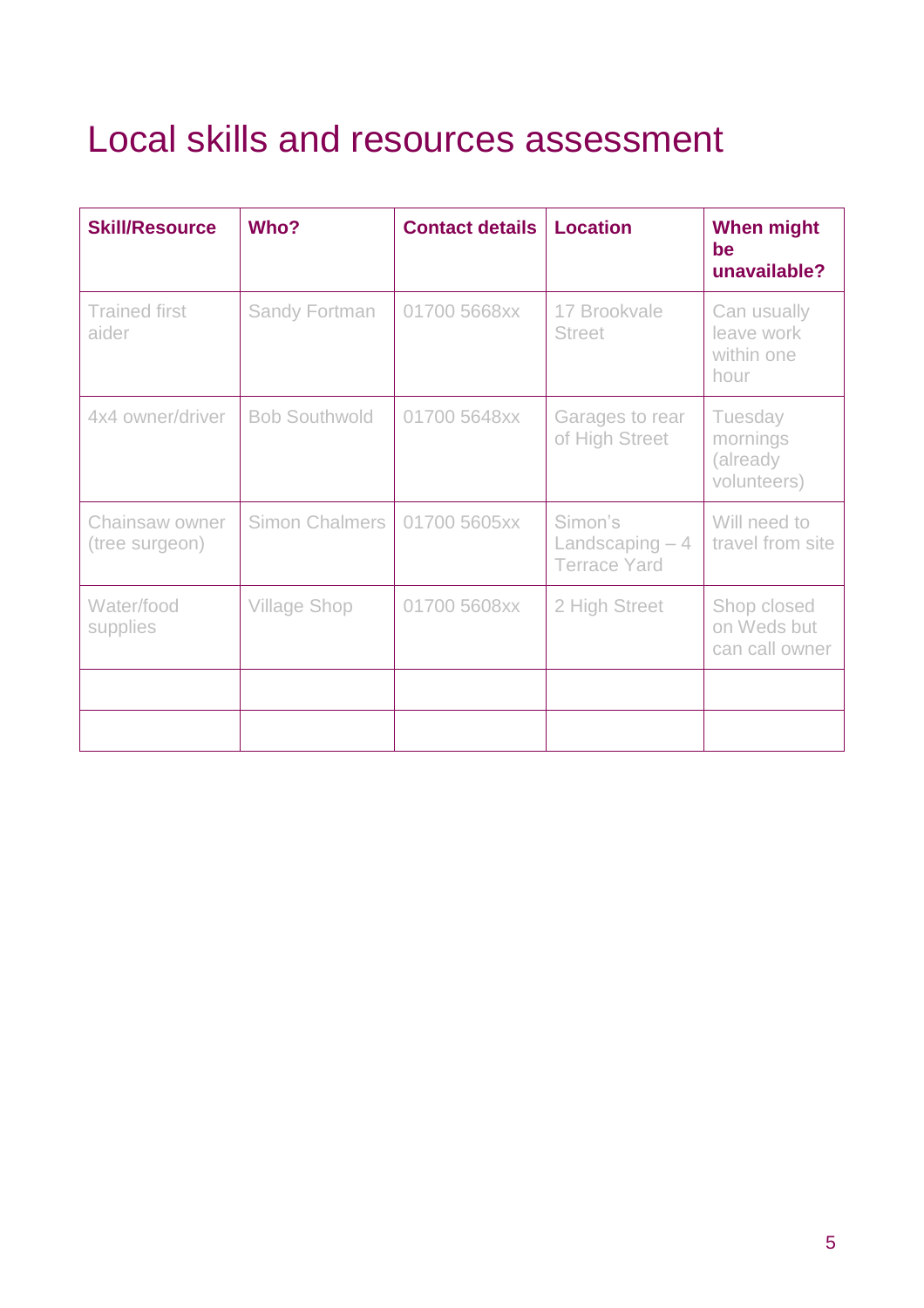## <span id="page-5-0"></span>Key locations identified with emergency services for use as places of safety

| <b>Building</b>                              | <b>Location</b>      | <b>Potential use in</b><br>an emergency | <b>Contact details of key</b><br>holder      |
|----------------------------------------------|----------------------|-----------------------------------------|----------------------------------------------|
| Example: Church<br>Hall                      | 1 Church Square      | <b>Rest Centre/safe</b><br>place        | Colin Molesworth -<br>Warden<br>07749 8557xx |
| <b>Watley Central;</b><br><b>High School</b> | <b>Watley Street</b> | <b>Rest Centre/safe</b><br>place        | Jane Shulman -<br>Caretaker<br>07749 8655xx  |
|                                              |                      |                                         |                                              |
|                                              |                      |                                         |                                              |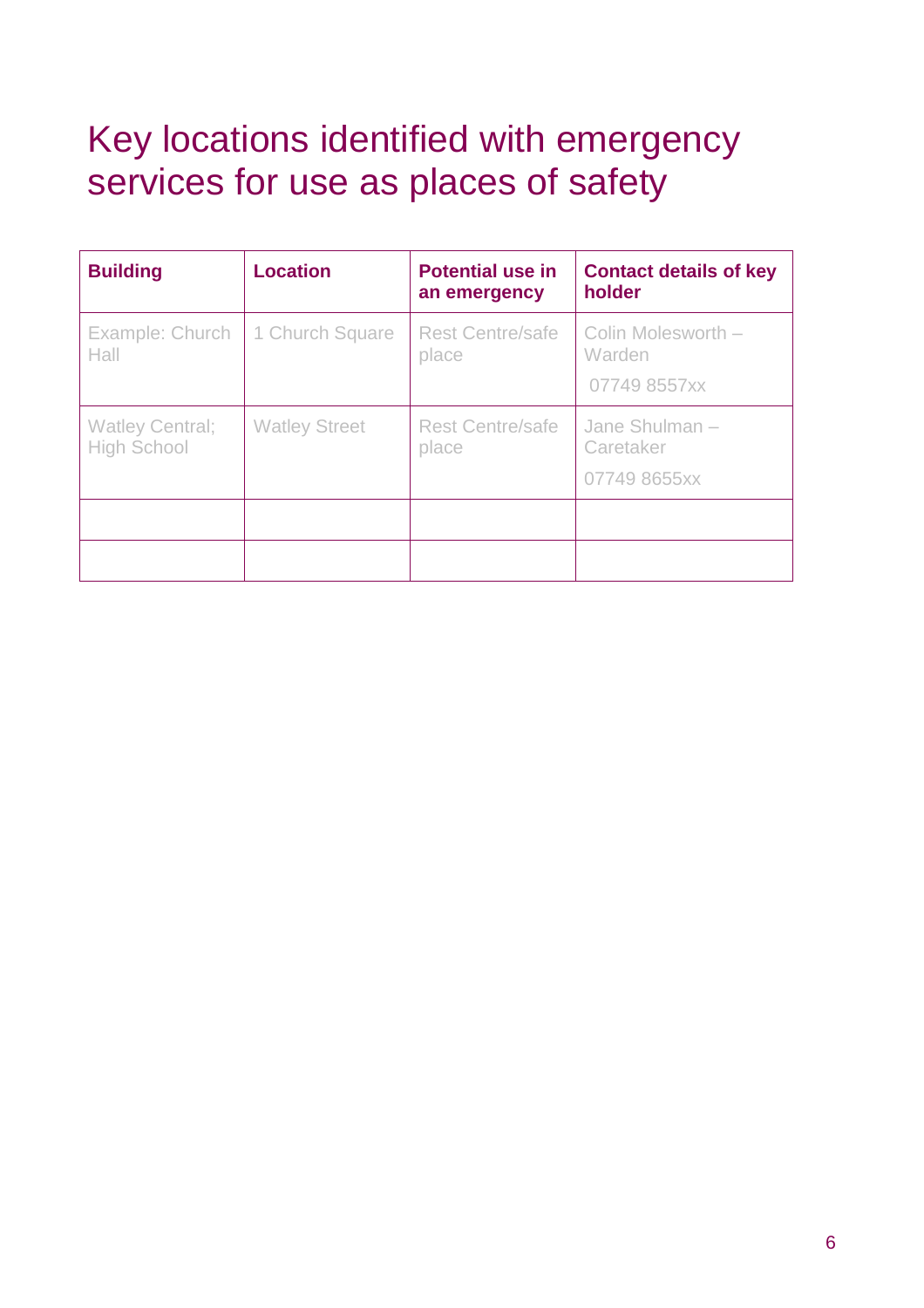## <span id="page-6-0"></span>Emergency contact list

|       | <b>Name: Paul Ridgeway</b>                              |  |
|-------|---------------------------------------------------------|--|
|       | <b>Title: Community Emergency Coordinator</b>           |  |
|       | 24hr telephone contact: 07700 7785xx<br>Email: xx@xx.xx |  |
| Photo |                                                         |  |
|       | <b>Address: 2 Brook Road</b>                            |  |
|       | <b>Name</b>                                             |  |
|       | Title:                                                  |  |
|       | 24hr telephone contact:                                 |  |
| Photo |                                                         |  |
|       | Email:                                                  |  |
|       | <b>Address:</b>                                         |  |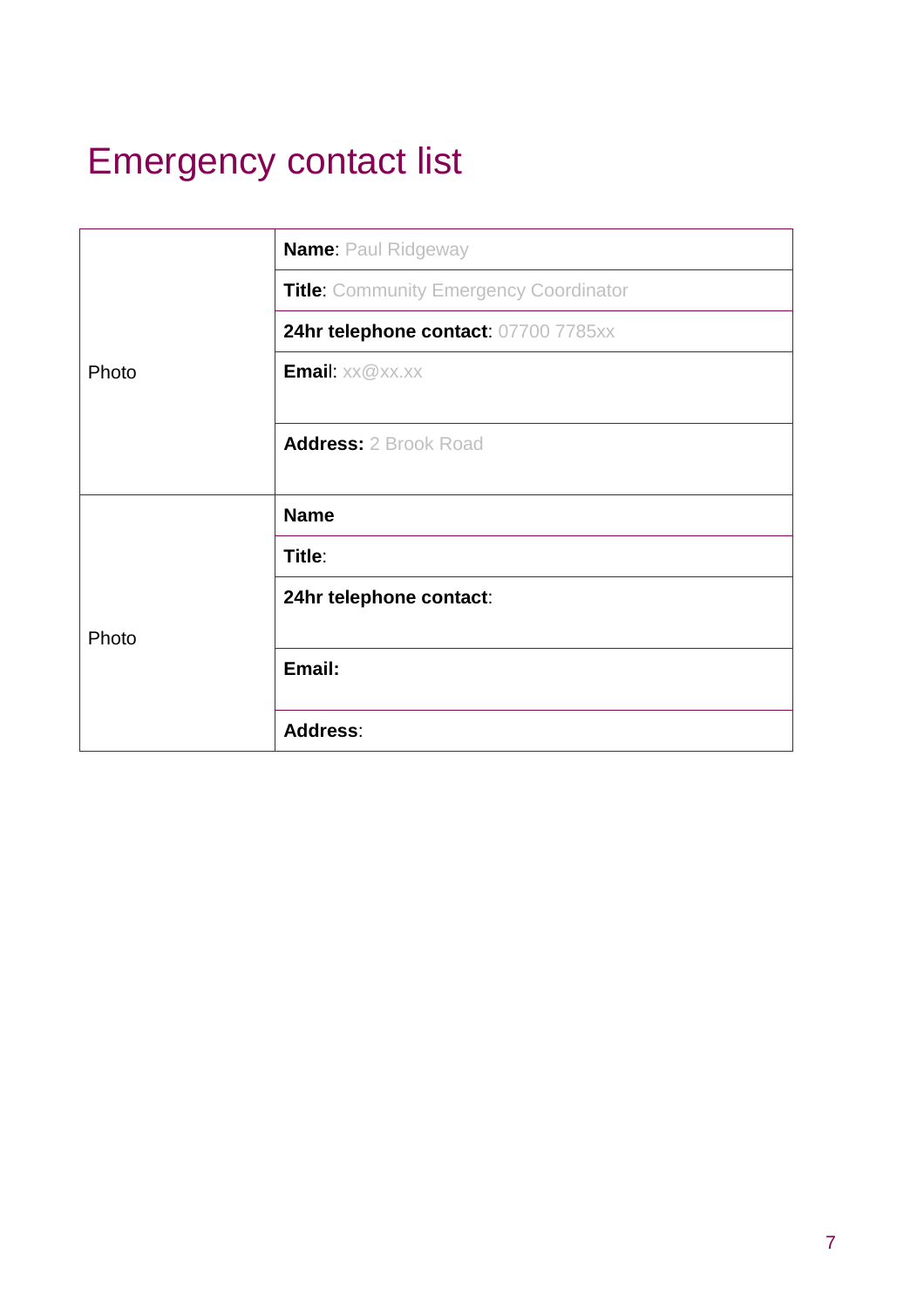## <span id="page-7-0"></span>Sample telephone tree

The phone tree works as a pyramid, with the coordinator at the top making the first call to two or more people. In turn, they call an assigned set of people and so on, until the tree is complete.

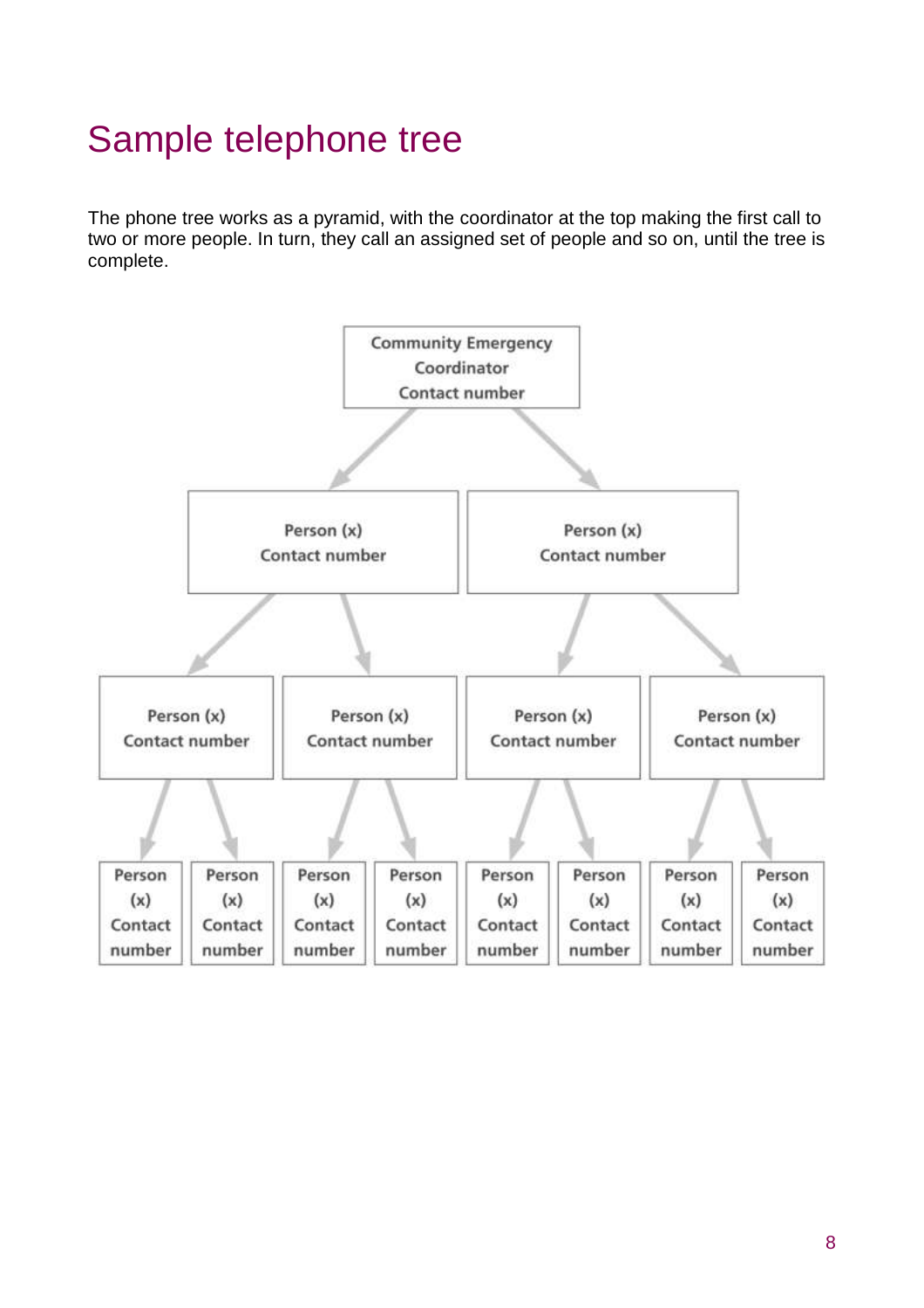## <span id="page-8-0"></span>List of community organisations that may be helpful in identifying vulnerable people or communities in an emergency

| <b>Organisation</b> | Name and role of contact | <b>Phone number</b> |  |
|---------------------|--------------------------|---------------------|--|
| <b>Anytown Care</b> | Duty contact             | 07800 555xxxx       |  |
|                     |                          |                     |  |

#### <span id="page-8-1"></span>Activation triggers

[Use this space to record details of how your plan will be activated. You should include details of how the plan will be activated as a result of a call from the emergency services, and also how your community will decide to activate the plan yourselves, if the emergency services are unavailable]

- 1. When we get a flood warning
- 2. When PC Rathbone rings the coordinator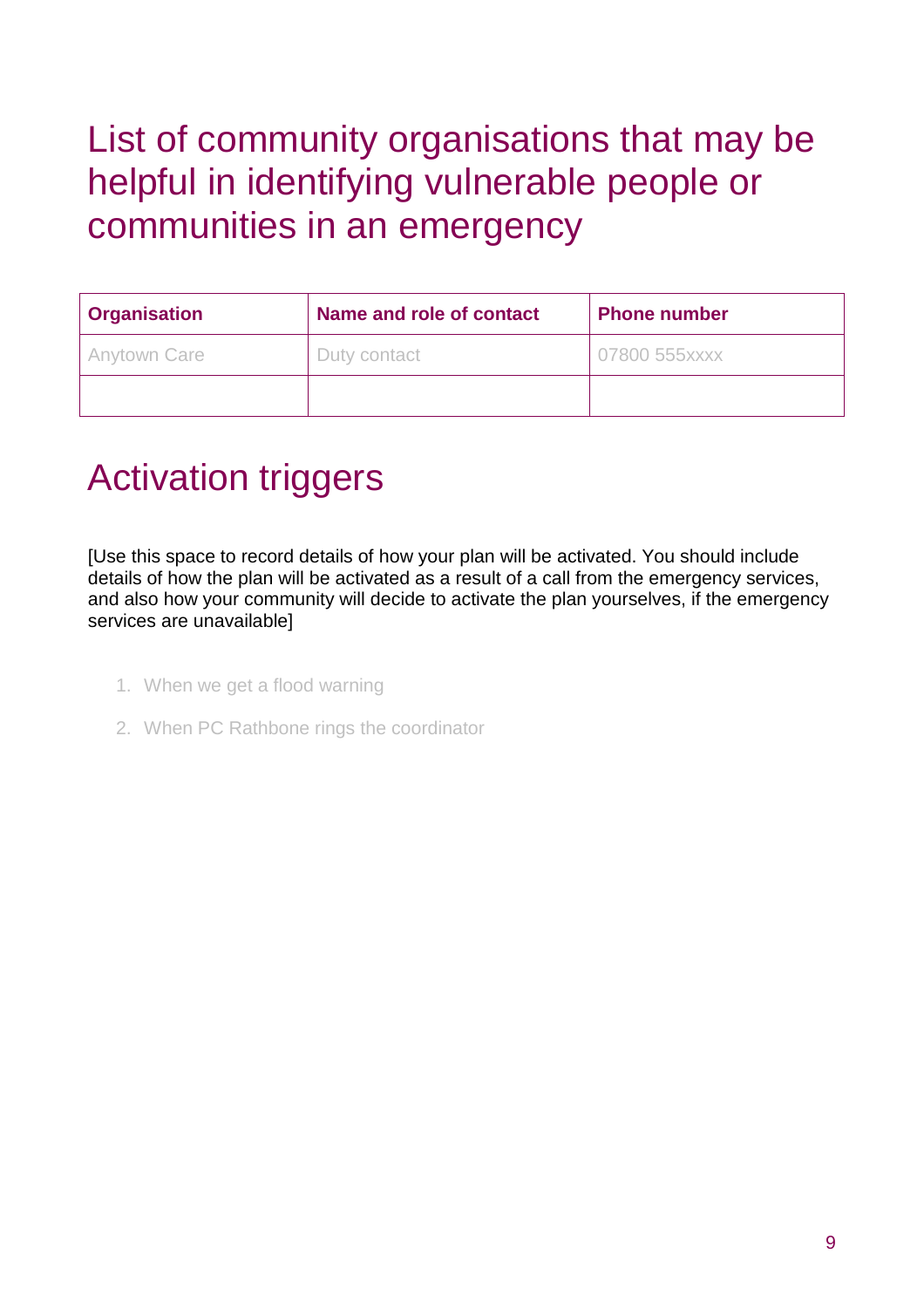## <span id="page-9-0"></span>First steps in an emergency

[Use this space to add the steps to be followed in when the plan is activated]

|                         | <b>Instructions</b>                                                        | <b>Tick</b> |
|-------------------------|----------------------------------------------------------------------------|-------------|
| $\mathbf 1$             | Call 999 (unless already alerted)                                          |             |
| $\mathbf{2}$            | Ensure you are in no immediate danger                                      |             |
| $\overline{3}$          | Contact the Community Emergency Group and meet to discuss the<br>situation |             |
| $\overline{\mathbf{4}}$ |                                                                            |             |
| $5\phantom{.0}$         |                                                                            |             |
| $6\phantom{a}$          |                                                                            |             |
| $\overline{7}$          |                                                                            |             |
| 8                       |                                                                            |             |
| $\boldsymbol{9}$        |                                                                            |             |
| 10                      |                                                                            |             |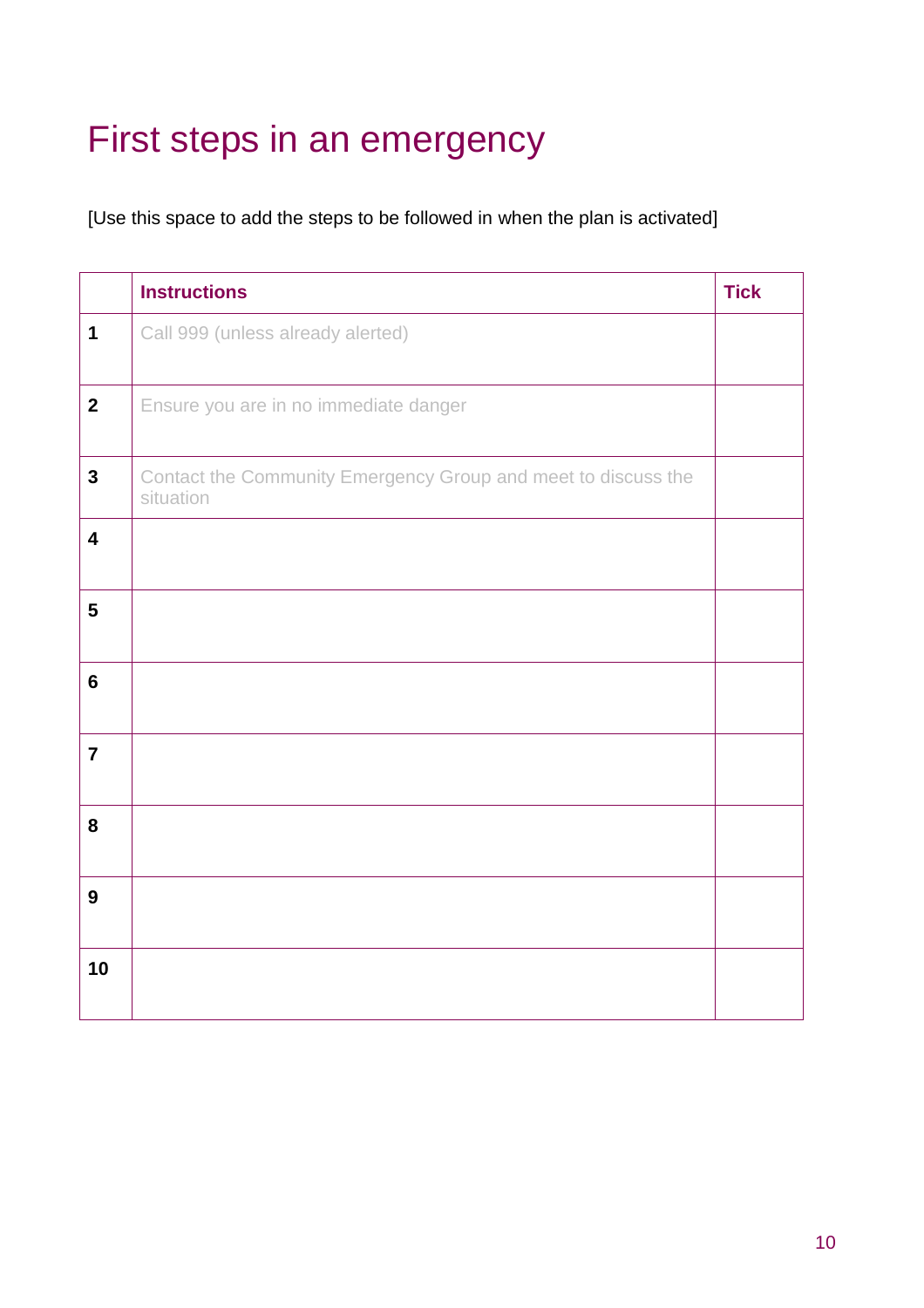## <span id="page-10-0"></span>Community Emergency Group first meeting agenda

| Date:<br>Time:<br>Location:<br>Attendees:                |
|----------------------------------------------------------|
| 1. What is the current situation?                        |
| Location of the emergency. Is it near:                   |
| A school?<br>$\bullet$                                   |
| A vulnerable area?                                       |
| A main access route?<br>$\bullet$                        |
| Type of emergency:<br>٠                                  |
| Is there a threat to life?<br>$\bullet$                  |
| Has electricity, gas or water been affected?<br>٠        |
| Are there any vulnerable people involved?                |
| Elderly<br>$\bullet$                                     |
| Families with children                                   |
| What resources do we need?                               |
| Food?<br>$\bullet$                                       |
| Off-road vehicles?                                       |
| Blankets?                                                |
| Shelter?                                                 |
| 2. Establishing contact with the emergency services      |
| 3. How can we support the emergency services?            |
| 4. What actions can safely be taken?                     |
| 5. Who is going to take the lead for the agreed actions? |
| 6. Any other issues?                                     |